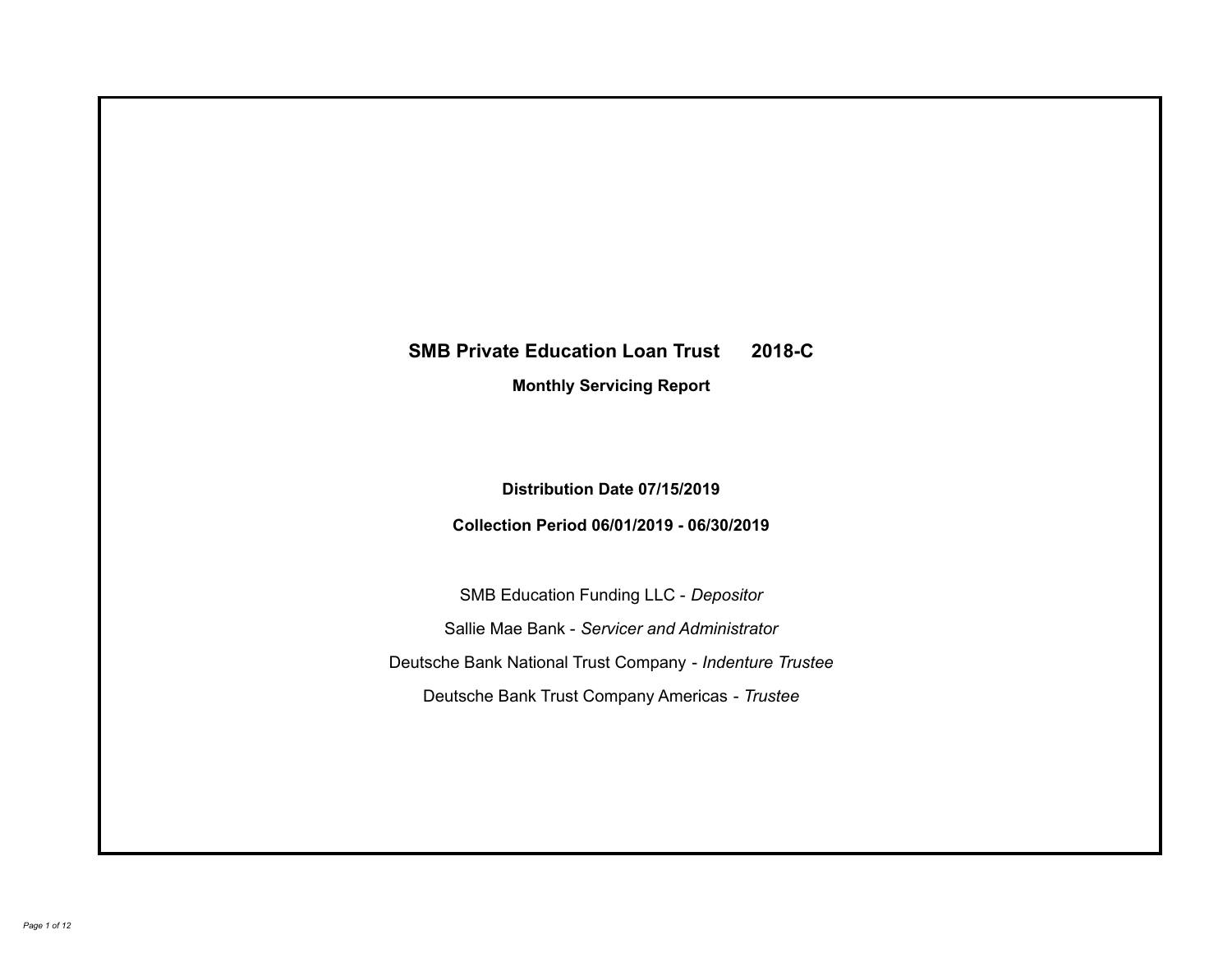| A           | <b>Student Loan Portfolio Characteristics</b>   |                                              | <b>Settlement Date</b><br>09/19/2018 | 05/31/2019            | 06/30/2019            |
|-------------|-------------------------------------------------|----------------------------------------------|--------------------------------------|-----------------------|-----------------------|
|             | <b>Principal Balance</b>                        |                                              | \$557,492,029.76                     | \$509,388,772.60      | \$504,538,952.47      |
|             | Interest to be Capitalized Balance              |                                              | 38,025,828.51                        | 38,313,587.16         | 37,443,907.93         |
|             | Pool Balance                                    |                                              | \$595,517,858.27                     | \$547,702,359.76      | \$541,982,860.40      |
|             | Weighted Average Coupon (WAC)                   |                                              |                                      |                       |                       |
|             |                                                 | WAC1 (Contractual Interest Rate on the Loan) | 9.74%                                | 9.98%                 | 9.99%                 |
|             |                                                 | WAC2 (Average of Applicable Interest Rate)   | 9.70%                                | 9.94%                 | 9.94%                 |
|             | WAC3 (Average of Actual Interest Rate)          |                                              | 9.62%                                | 9.85%                 | 9.85%                 |
|             | Weighted Average Remaining Term                 |                                              | 137.72                               | 134.00                | 133.53                |
|             | Number of Loans                                 |                                              | 48,318                               | 44,432                | 44,011                |
|             | Number of Borrowers<br>Pool Factor              |                                              | 46,914                               | 43,171<br>0.919707700 | 42,769<br>0.910103455 |
|             | Since Issued Total Constant Prepayment Rate (1) |                                              |                                      | 10.83%                | 10.82%                |
|             |                                                 |                                              |                                      |                       |                       |
| $\sf B$     | <b>Debt Securities</b>                          | Cusip/Isin                                   | 06/17/2019                           |                       | 07/15/2019            |
|             | A1                                              | 78449QAA5                                    | \$96,223,225.66                      |                       | \$88,461,404.32       |
|             | A <sub>2</sub> A                                | 78449QAB3                                    | \$219,000,000.00                     |                       | \$219,000,000.00      |
|             | A2B                                             | 78449QAC1                                    | \$108,000,000.00                     |                       | \$108,000,000.00      |
|             | В                                               | 78449QAD9                                    | \$40,000,000.00                      |                       | \$40,000,000.00       |
|             |                                                 |                                              |                                      |                       |                       |
| $\mathsf C$ | <b>Certificates</b>                             | <b>Cusip/Isin</b>                            | 06/17/2019                           |                       | 07/15/2019            |
|             | Residual                                        | 78449Q107                                    | \$100,000.00                         |                       | \$100,000.00          |
|             |                                                 |                                              |                                      |                       |                       |
| D           | <b>Account Balances</b>                         |                                              | 06/17/2019                           |                       | 07/15/2019            |
|             | Reserve Account Balance                         |                                              | \$1,508,827.00                       |                       | \$1,508,827.00        |
|             |                                                 |                                              |                                      |                       |                       |
| Е           | <b>Asset / Liability</b>                        |                                              | 06/17/2019                           |                       | 07/15/2019            |
|             | Overcollateralization Percentage                |                                              | 15.42%                               |                       | 15.96%                |
|             | Specified Overcollateralization Amount          |                                              | \$136,925,589.94                     |                       | \$135,495,715.10      |
|             | Actual Overcollateralization Amount             |                                              | \$84,479,134.10                      |                       | \$86,521,456.08       |

(1) For additional information, see 'Since Issued CPR Methodology' found on page 11 of this report.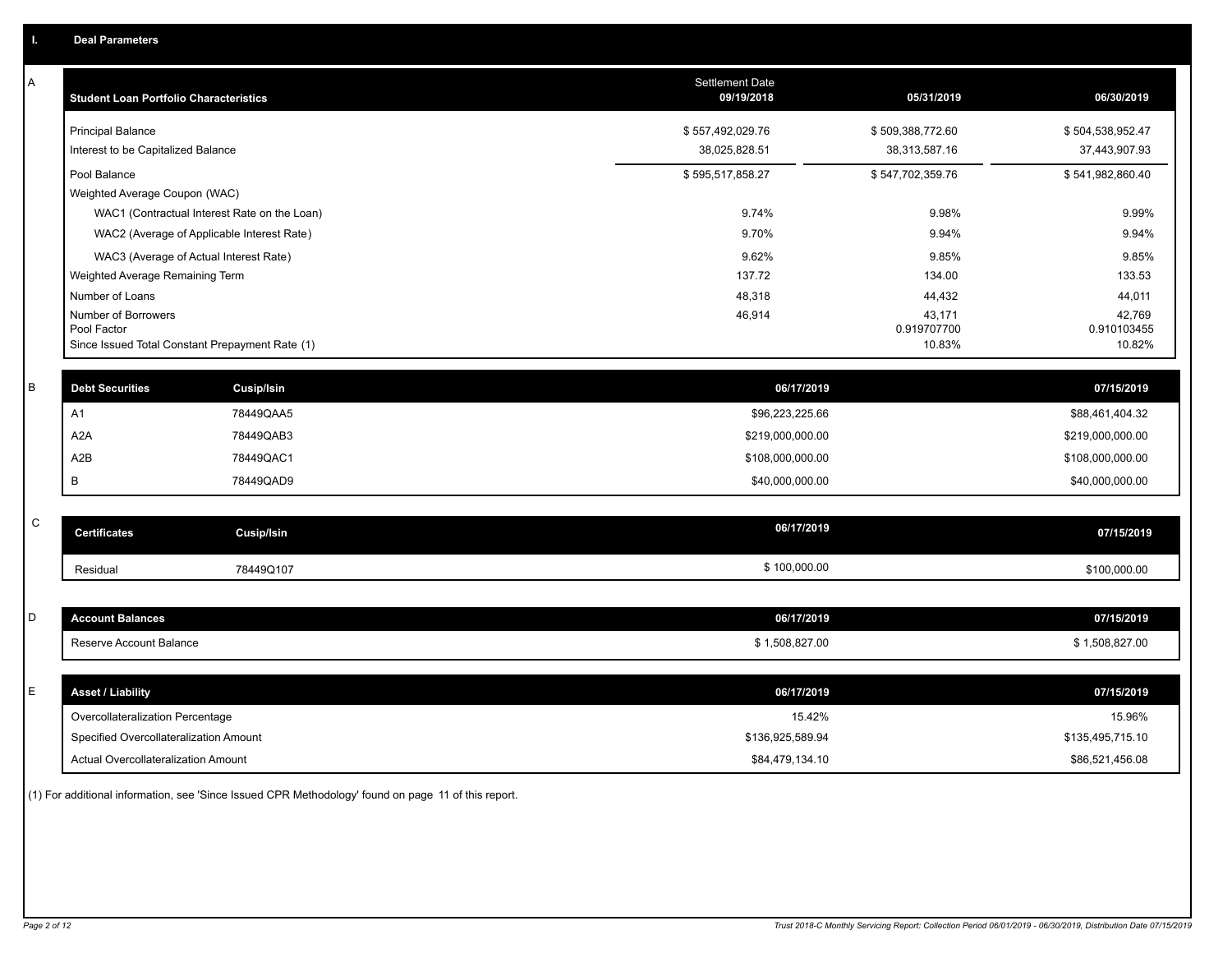## **II. 2018-C Trust Activity 06/01/2019 through 06/30/2019**

| <b>Borrower Principal</b><br>6,837,742.14<br><b>Consolidation Activity Principal</b><br>0.00<br>178.80<br>Seller Principal Reimbursement<br>0.00<br>Servicer Principal Reimbursement<br>Delinquent Principal Purchases by Servicer<br>0.00<br><b>Other Principal Deposits</b><br>26,201.48<br>\$6,864,122.42<br><b>Total Principal Receipts</b><br>B<br><b>Student Loan Interest Receipts</b><br><b>Borrower Interest</b><br>2,428,510.84<br>0.00<br><b>Consolidation Activity Interest</b><br>Seller Interest Reimbursement<br>(0.11)<br>Servicer Interest Reimbursement<br>0.00<br>0.00<br>Delinquent Interest Purchases by Servicer<br><b>Other Interest Deposits</b><br>2,294.70<br>\$2,430,805.43<br><b>Total Interest Receipts</b><br>C<br><b>Recoveries on Realized Losses</b><br>\$57,074.91<br>D<br><b>Investment Income</b><br>\$19,318.54<br>Е<br><b>Funds Borrowed from Next Collection Period</b><br>\$0.00<br>F<br>\$0.00<br><b>Funds Repaid from Prior Collection Period</b><br>G<br>\$0.00<br>Loan Sale or Purchase Proceeds<br>\$0.00<br>н<br>Initial Deposits to Distribution Account<br>\$0.00<br><b>Excess Transferred from Other Accounts</b><br>\$0.00<br><b>Borrower Benefit Reimbursements</b><br>J<br><b>Other Deposits</b><br>\$0.00<br>Κ<br>Г<br><b>Other Fees Collected</b><br>\$0.00<br>м<br><b>AVAILABLE FUNDS</b><br>\$9,371,321.30<br>N<br>Non-Cash Principal Activity During Collection Period<br>\$2,014,302.29<br>O<br>Aggregate Purchased Amounts by the Depositor, Servicer or Seller<br>\$14,221.43<br>P<br>\$0.00<br>Aggregate Loan Substitutions | Α | <b>Student Loan Principal Receipts</b> |  |
|------------------------------------------------------------------------------------------------------------------------------------------------------------------------------------------------------------------------------------------------------------------------------------------------------------------------------------------------------------------------------------------------------------------------------------------------------------------------------------------------------------------------------------------------------------------------------------------------------------------------------------------------------------------------------------------------------------------------------------------------------------------------------------------------------------------------------------------------------------------------------------------------------------------------------------------------------------------------------------------------------------------------------------------------------------------------------------------------------------------------------------------------------------------------------------------------------------------------------------------------------------------------------------------------------------------------------------------------------------------------------------------------------------------------------------------------------------------------------------------------------------------------------------------------------------------------------------------|---|----------------------------------------|--|
|                                                                                                                                                                                                                                                                                                                                                                                                                                                                                                                                                                                                                                                                                                                                                                                                                                                                                                                                                                                                                                                                                                                                                                                                                                                                                                                                                                                                                                                                                                                                                                                          |   |                                        |  |
|                                                                                                                                                                                                                                                                                                                                                                                                                                                                                                                                                                                                                                                                                                                                                                                                                                                                                                                                                                                                                                                                                                                                                                                                                                                                                                                                                                                                                                                                                                                                                                                          |   |                                        |  |
|                                                                                                                                                                                                                                                                                                                                                                                                                                                                                                                                                                                                                                                                                                                                                                                                                                                                                                                                                                                                                                                                                                                                                                                                                                                                                                                                                                                                                                                                                                                                                                                          |   |                                        |  |
|                                                                                                                                                                                                                                                                                                                                                                                                                                                                                                                                                                                                                                                                                                                                                                                                                                                                                                                                                                                                                                                                                                                                                                                                                                                                                                                                                                                                                                                                                                                                                                                          |   |                                        |  |
|                                                                                                                                                                                                                                                                                                                                                                                                                                                                                                                                                                                                                                                                                                                                                                                                                                                                                                                                                                                                                                                                                                                                                                                                                                                                                                                                                                                                                                                                                                                                                                                          |   |                                        |  |
|                                                                                                                                                                                                                                                                                                                                                                                                                                                                                                                                                                                                                                                                                                                                                                                                                                                                                                                                                                                                                                                                                                                                                                                                                                                                                                                                                                                                                                                                                                                                                                                          |   |                                        |  |
|                                                                                                                                                                                                                                                                                                                                                                                                                                                                                                                                                                                                                                                                                                                                                                                                                                                                                                                                                                                                                                                                                                                                                                                                                                                                                                                                                                                                                                                                                                                                                                                          |   |                                        |  |
|                                                                                                                                                                                                                                                                                                                                                                                                                                                                                                                                                                                                                                                                                                                                                                                                                                                                                                                                                                                                                                                                                                                                                                                                                                                                                                                                                                                                                                                                                                                                                                                          |   |                                        |  |
|                                                                                                                                                                                                                                                                                                                                                                                                                                                                                                                                                                                                                                                                                                                                                                                                                                                                                                                                                                                                                                                                                                                                                                                                                                                                                                                                                                                                                                                                                                                                                                                          |   |                                        |  |
|                                                                                                                                                                                                                                                                                                                                                                                                                                                                                                                                                                                                                                                                                                                                                                                                                                                                                                                                                                                                                                                                                                                                                                                                                                                                                                                                                                                                                                                                                                                                                                                          |   |                                        |  |
|                                                                                                                                                                                                                                                                                                                                                                                                                                                                                                                                                                                                                                                                                                                                                                                                                                                                                                                                                                                                                                                                                                                                                                                                                                                                                                                                                                                                                                                                                                                                                                                          |   |                                        |  |
|                                                                                                                                                                                                                                                                                                                                                                                                                                                                                                                                                                                                                                                                                                                                                                                                                                                                                                                                                                                                                                                                                                                                                                                                                                                                                                                                                                                                                                                                                                                                                                                          |   |                                        |  |
|                                                                                                                                                                                                                                                                                                                                                                                                                                                                                                                                                                                                                                                                                                                                                                                                                                                                                                                                                                                                                                                                                                                                                                                                                                                                                                                                                                                                                                                                                                                                                                                          |   |                                        |  |
|                                                                                                                                                                                                                                                                                                                                                                                                                                                                                                                                                                                                                                                                                                                                                                                                                                                                                                                                                                                                                                                                                                                                                                                                                                                                                                                                                                                                                                                                                                                                                                                          |   |                                        |  |
|                                                                                                                                                                                                                                                                                                                                                                                                                                                                                                                                                                                                                                                                                                                                                                                                                                                                                                                                                                                                                                                                                                                                                                                                                                                                                                                                                                                                                                                                                                                                                                                          |   |                                        |  |
|                                                                                                                                                                                                                                                                                                                                                                                                                                                                                                                                                                                                                                                                                                                                                                                                                                                                                                                                                                                                                                                                                                                                                                                                                                                                                                                                                                                                                                                                                                                                                                                          |   |                                        |  |
|                                                                                                                                                                                                                                                                                                                                                                                                                                                                                                                                                                                                                                                                                                                                                                                                                                                                                                                                                                                                                                                                                                                                                                                                                                                                                                                                                                                                                                                                                                                                                                                          |   |                                        |  |
|                                                                                                                                                                                                                                                                                                                                                                                                                                                                                                                                                                                                                                                                                                                                                                                                                                                                                                                                                                                                                                                                                                                                                                                                                                                                                                                                                                                                                                                                                                                                                                                          |   |                                        |  |
|                                                                                                                                                                                                                                                                                                                                                                                                                                                                                                                                                                                                                                                                                                                                                                                                                                                                                                                                                                                                                                                                                                                                                                                                                                                                                                                                                                                                                                                                                                                                                                                          |   |                                        |  |
|                                                                                                                                                                                                                                                                                                                                                                                                                                                                                                                                                                                                                                                                                                                                                                                                                                                                                                                                                                                                                                                                                                                                                                                                                                                                                                                                                                                                                                                                                                                                                                                          |   |                                        |  |
|                                                                                                                                                                                                                                                                                                                                                                                                                                                                                                                                                                                                                                                                                                                                                                                                                                                                                                                                                                                                                                                                                                                                                                                                                                                                                                                                                                                                                                                                                                                                                                                          |   |                                        |  |
|                                                                                                                                                                                                                                                                                                                                                                                                                                                                                                                                                                                                                                                                                                                                                                                                                                                                                                                                                                                                                                                                                                                                                                                                                                                                                                                                                                                                                                                                                                                                                                                          |   |                                        |  |
|                                                                                                                                                                                                                                                                                                                                                                                                                                                                                                                                                                                                                                                                                                                                                                                                                                                                                                                                                                                                                                                                                                                                                                                                                                                                                                                                                                                                                                                                                                                                                                                          |   |                                        |  |
|                                                                                                                                                                                                                                                                                                                                                                                                                                                                                                                                                                                                                                                                                                                                                                                                                                                                                                                                                                                                                                                                                                                                                                                                                                                                                                                                                                                                                                                                                                                                                                                          |   |                                        |  |
|                                                                                                                                                                                                                                                                                                                                                                                                                                                                                                                                                                                                                                                                                                                                                                                                                                                                                                                                                                                                                                                                                                                                                                                                                                                                                                                                                                                                                                                                                                                                                                                          |   |                                        |  |
|                                                                                                                                                                                                                                                                                                                                                                                                                                                                                                                                                                                                                                                                                                                                                                                                                                                                                                                                                                                                                                                                                                                                                                                                                                                                                                                                                                                                                                                                                                                                                                                          |   |                                        |  |
|                                                                                                                                                                                                                                                                                                                                                                                                                                                                                                                                                                                                                                                                                                                                                                                                                                                                                                                                                                                                                                                                                                                                                                                                                                                                                                                                                                                                                                                                                                                                                                                          |   |                                        |  |
|                                                                                                                                                                                                                                                                                                                                                                                                                                                                                                                                                                                                                                                                                                                                                                                                                                                                                                                                                                                                                                                                                                                                                                                                                                                                                                                                                                                                                                                                                                                                                                                          |   |                                        |  |
|                                                                                                                                                                                                                                                                                                                                                                                                                                                                                                                                                                                                                                                                                                                                                                                                                                                                                                                                                                                                                                                                                                                                                                                                                                                                                                                                                                                                                                                                                                                                                                                          |   |                                        |  |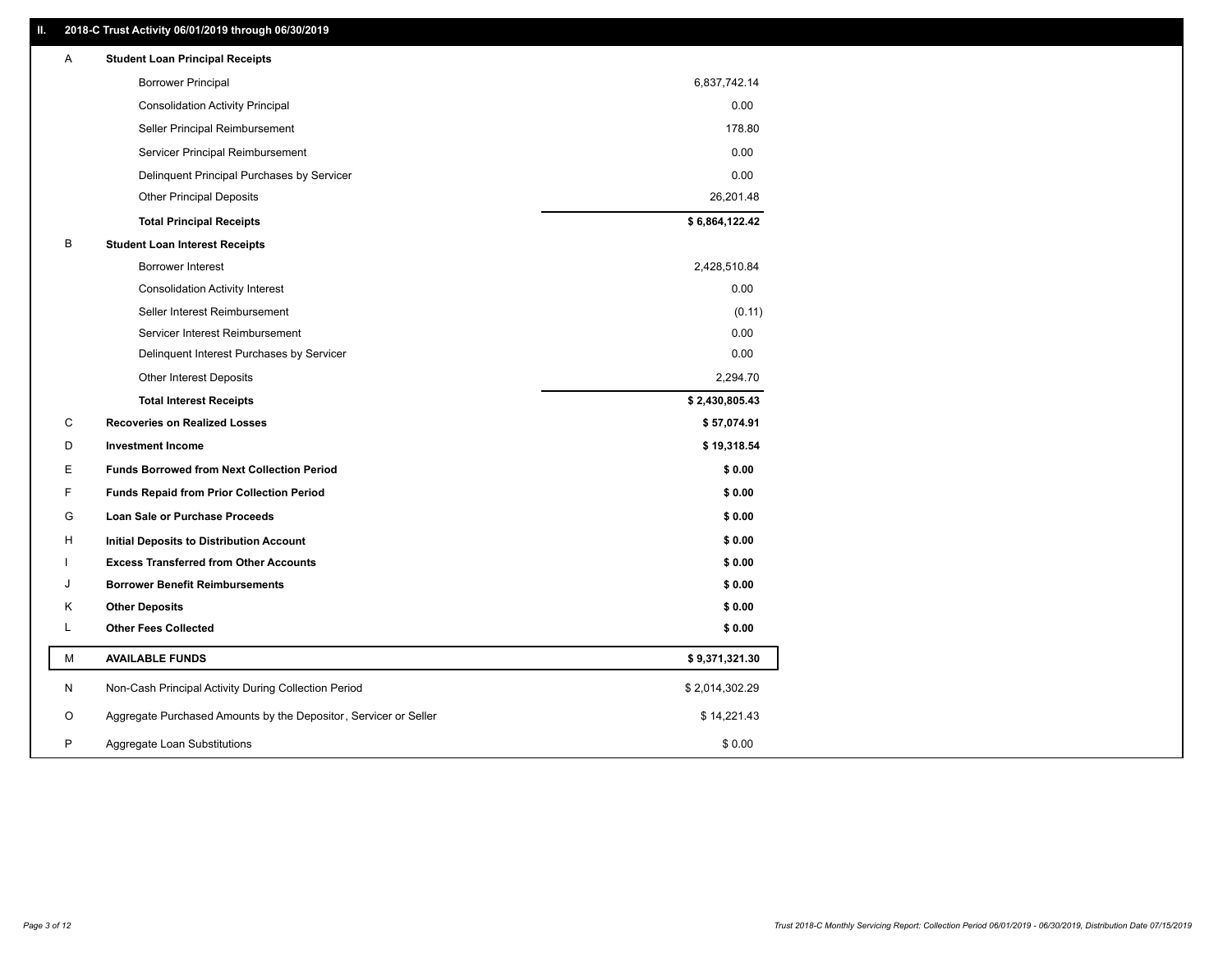|                   |                       |                          |         |                                                           | <b>Loans by Repayment Status</b> |                            |                          |         |                                                           |                |                            |
|-------------------|-----------------------|--------------------------|---------|-----------------------------------------------------------|----------------------------------|----------------------------|--------------------------|---------|-----------------------------------------------------------|----------------|----------------------------|
|                   |                       |                          |         | 06/30/2019                                                |                                  |                            |                          |         | 05/31/2019                                                |                |                            |
|                   |                       | <b>Wtd Avg</b><br>Coupon | # Loans | Principal and<br><b>Interest Accrued</b><br>to Capitalize | % of Principal                   | % of Loans in<br>Repay (1) | <b>Wtd Avg</b><br>Coupon | # Loans | Principal and<br><b>Interest Accrued</b><br>to Capitalize | % of Principal | % of Loans in<br>Repay (1) |
| INTERIM:          | IN SCHOOL             | 10.72%                   | 6,292   | \$85,916,493.03                                           | 15.852%                          | $-$ %                      | 10.69%                   | 7,311   | \$99,693,533.48                                           | 18.202%        | $-$ %                      |
|                   | GRACE                 | 10.50%                   | 3,221   | \$44,655,699.34                                           | 8.239%                           | $-$ %                      | 10.48%                   | 2,871   | \$37,854,814.53                                           | 6.912%         | $-$ %                      |
|                   | <b>DEFERMENT</b>      | 10.59%                   | 1,569   | \$19,159,430.58                                           | 3.535%                           | $-$ %                      | 10.59%                   | 1,586   | \$19,271,300.53                                           | 3.519%         | $-$ %                      |
| <b>REPAYMENT:</b> | <b>CURRENT</b>        | 9.52%                    | 31,126  | \$366,903,970.70                                          | 67.697%                          | 93.538%                    | 9.51%                    | 30,936  | \$365,647,470.00                                          | 66.760%        | 93.544%                    |
|                   | 31-60 DAYS DELINQUENT | 10.38%                   | 405     | \$4,911,102.00                                            | 0.906%                           | 1.252%                     | 10.53%                   | 417     | \$5,576,322.34                                            | 1.018%         | 1.427%                     |
|                   | 61-90 DAYS DELINQUENT | 10.76%                   | 201     | \$2,643,712.31                                            | 0.488%                           | 0.674%                     | 10.55%                   | 157     | \$2,085,501.89                                            | 0.381%         | 0.534%                     |
|                   | > 90 DAYS DELINQUENT  | 10.60%                   | 90      | \$1,255,134.76                                            | 0.232%                           | 0.320%                     | 11.18%                   | 78      | \$1,088,974.22                                            | 0.199%         | 0.279%                     |
|                   | FORBEARANCE           | 9.85%                    | 1,107   | \$16,537,317.68                                           | 3.051%                           | 4.216%                     | 9.80%                    | 1,076   | \$16,484,442.77                                           | 3.010%         | 4.217%                     |
| <b>TOTAL</b>      |                       |                          | 44,011  | \$541,982,860.40                                          | 100.00%                          | 100.00%                    |                          | 44,432  | \$547,702,359.76                                          | 100.00%        | 100.00%                    |

Percentages may not total 100% due to rounding \*

1 Loans classified in "Repayment" include any loan for which interim interest only, \$25 fixed payments or full principal and interest payments are due.

|                                |                                                                                                                                                                              |                          |         |                                                           | <b>Loans by Borrower Status</b> |                                |                          |         |                                                                  |                |                                |
|--------------------------------|------------------------------------------------------------------------------------------------------------------------------------------------------------------------------|--------------------------|---------|-----------------------------------------------------------|---------------------------------|--------------------------------|--------------------------|---------|------------------------------------------------------------------|----------------|--------------------------------|
|                                |                                                                                                                                                                              |                          |         | 06/30/2019                                                |                                 |                                |                          |         | 05/31/2019                                                       |                |                                |
|                                |                                                                                                                                                                              | <b>Wtd Avg</b><br>Coupon | # Loans | Principal and<br><b>Interest Accrued</b><br>to Capitalize | % of Principal                  | % of Loans in<br>P&I Repay (2) | <b>Wtd Avg</b><br>Coupon | # Loans | <b>Principal and</b><br><b>Interest Accrued</b><br>to Capitalize | % of Principal | % of Loans in<br>P&I Repay (2) |
| <b>INTERIM:</b>                | IN SCHOOL                                                                                                                                                                    | 10.18%                   | 12,585  | \$174,518,950.55                                          | 32.200%                         | $-$ %                          | 10.12%                   | 14,680  | \$204,827,234.29                                                 | 37.398%        | $-$ %                          |
|                                | <b>GRACE</b>                                                                                                                                                                 | 9.97%                    | 6,349   | \$90,018,379.30                                           | 16.609%                         | $-$ %                          | 10.03%                   | 5,483   | \$73,543,411.54                                                  | 13.428%        | $-$ %                          |
|                                | <b>DEFERMENT</b>                                                                                                                                                             | 10.20%                   | 2,788   | \$33,122,748.25                                           | 6.111%                          | $-$ %                          | 10.18%                   | 2,842   | \$33,840,650.46                                                  | 6.179%         | $-$ %                          |
| P&I REPAYMENT:                 | <b>CURRENT</b>                                                                                                                                                               | 9.47%                    | 20,570  | \$219,965,751.88                                          | 40.585%                         | 90.031%                        | 9.46%                    | 19,772  | \$211,286,153.59                                                 | 38.577%        | 89.722%                        |
|                                | 31-60 DAYS DELINQUENT                                                                                                                                                        | 10.39%                   | 344     | \$4,173,340.89                                            | 0.770%                          | 1.708%                         | 10.55%                   | 359     | \$4,754,053.89                                                   | 0.868%         | 2.019%                         |
|                                | 61-90 DAYS DELINQUENT                                                                                                                                                        | 10.74%                   | 184     | \$2,446,069.38                                            | 0.451%                          | 1.001%                         | 10.58%                   | 146     | \$1,956,876.20                                                   | 0.357%         | 0.831%                         |
|                                | > 90 DAYS DELINQUENT                                                                                                                                                         | 10.61%                   | 84      | \$1,200,302.47                                            | 0.221%                          | 0.491%                         | 11.28%                   | 74      | \$1,009,537.02                                                   | 0.184%         | 0.429%                         |
|                                | FORBEARANCE                                                                                                                                                                  | 9.85%                    | 1,107   | \$16,537,317.68                                           | 3.051%                          | 6.769%                         | 9.80%                    | 1,076   | \$16,484,442.77                                                  | 3.010%         | 7.000%                         |
| <b>TOTAL</b><br>$\overline{2}$ | Percentages may not total 100% due to rounding<br>Loans classified in "P&I Repayment" includes only those loans for which scheduled principal and interest payments are due. |                          | 44,011  | \$541,982,860.40                                          | 100.00%                         | 100.00%                        |                          | 44,432  | \$547,702,359.76                                                 | 100.00%        | 100.00%                        |

WAC reflects WAC3 To conform with company standard reporting these sections now include Princial and Interest Accrued to Capitalize .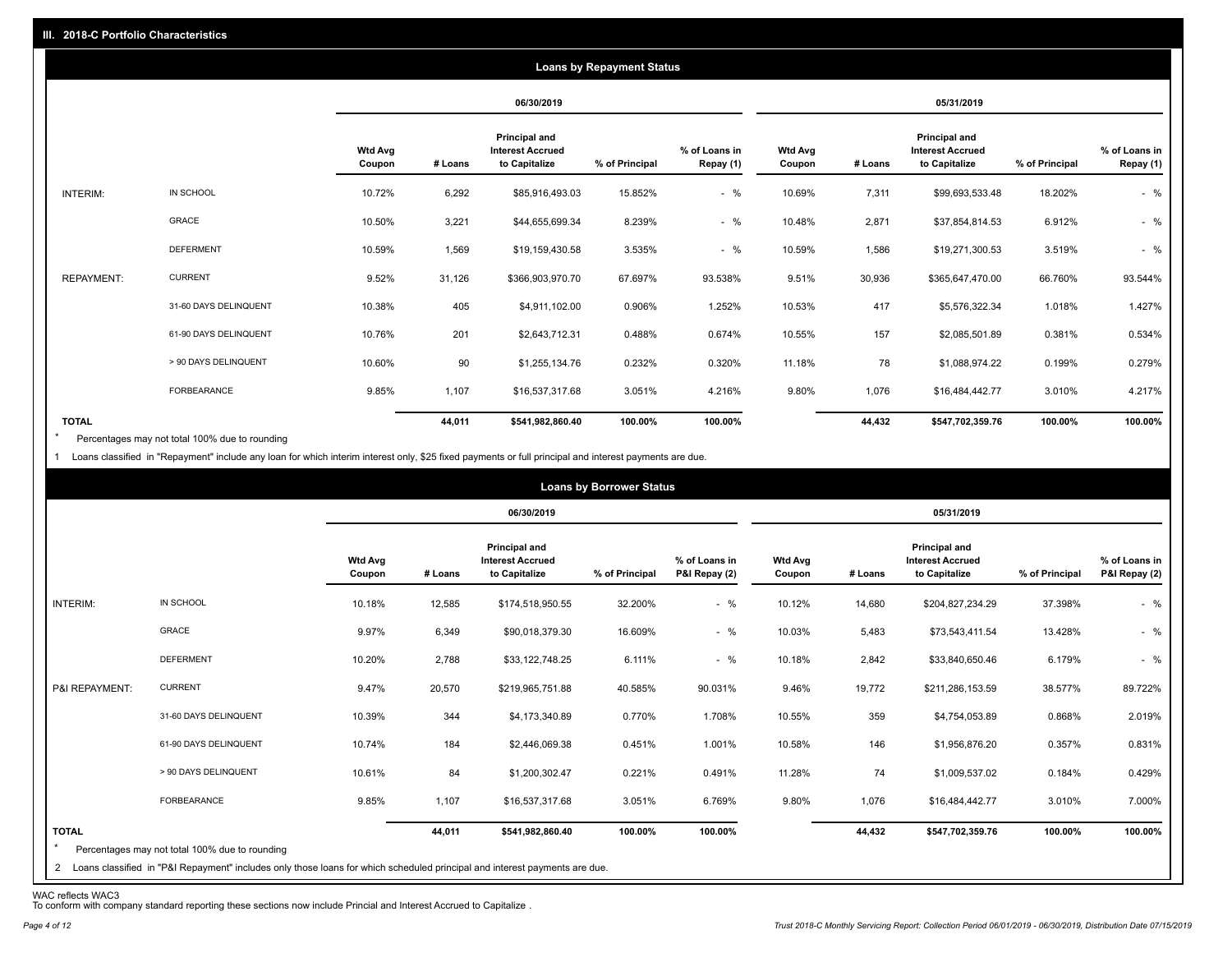|                                                                                                  | 6/30/2019        | 5/31/2019        |  |
|--------------------------------------------------------------------------------------------------|------------------|------------------|--|
| Pool Balance                                                                                     | \$541,982,860.40 | \$547,702,359.76 |  |
| Total # Loans                                                                                    | 44,011           | 44,432           |  |
| Total # Borrowers                                                                                | 42,769           | 43,171           |  |
| Weighted Average Coupon                                                                          | 9.94%            | 9.94%            |  |
| Weighted Average Remaining Term                                                                  | 133.53           | 134.00           |  |
| Percent of Pool - Cosigned                                                                       | 92.4%            | 92.4%            |  |
| Percent of Pool - Non Cosigned                                                                   | 7.6%             | 7.6%             |  |
| Borrower Interest Accrued for Period                                                             | \$4,067,698.97   | \$4,254,539.19   |  |
| <b>Outstanding Borrower Interest Accrued</b>                                                     | \$40,120,251.80  | \$40,950,224.73  |  |
| Gross Principal Realized Loss - Periodic *                                                       | \$408,469.69     | \$377,654.92     |  |
| Gross Principal Realized Loss - Cumulative *                                                     | \$2,460,961.04   | \$2,052,491.35   |  |
| Recoveries on Realized Losses - Periodic                                                         | \$57,074.91      | \$43,735.89      |  |
| Recoveries on Realized Losses - Cumulative                                                       | \$189,783.63     | \$132,708.72     |  |
| Net Losses - Periodic                                                                            | \$351,394.78     | \$333,919.03     |  |
| Net Losses - Cumulative                                                                          | \$2,271,177.41   | \$1,919,782.63   |  |
| Non-Cash Principal Activity - Capitalized Interest                                               | \$2,423,192.95   | \$783,588.59     |  |
| Since Issued Total Constant Prepayment Rate (CPR) (1)                                            | 10.82%           | 10.83%           |  |
| Loan Substitutions                                                                               | \$0.00           | \$0.00           |  |
| <b>Cumulative Loan Substitutions</b>                                                             | \$0.00           | \$0.00           |  |
| <b>Unpaid Servicing Fees</b>                                                                     | \$0.00           | \$0.00           |  |
| <b>Unpaid Administration Fees</b>                                                                | \$0.00           | \$0.00           |  |
| <b>Unpaid Carryover Servicing Fees</b>                                                           | \$0.00           | \$0.00           |  |
| Note Interest Shortfall                                                                          | \$0.00           | \$0.00           |  |
| Loans in Modification                                                                            | \$6,422,183.51   | \$5,824,925.65   |  |
| % of Loans in Modification as a % of Loans in Repayment (P&I)                                    | 2.82%            | 2.66%            |  |
|                                                                                                  |                  |                  |  |
| % Annualized Gross Principal Realized Loss - Periodic as a %<br>of Loans in Repayment (P&I) * 12 | 2.15%            | 2.07%            |  |
| % Gross Principal Realized Loss - Cumulative as a % of                                           |                  |                  |  |
| Original Pool Balance                                                                            | 0.41%            | 0.34%            |  |
|                                                                                                  |                  |                  |  |

\* In accordance with the Servicer's current policies and procedures, after September 1, 2017 loans subject to bankruptcy claims generally will not be reported as a charged- off unless and until they are delinquent for 120

(1) For additional information, see 'Since Issued CPR Methodology' found on page 11 of this report.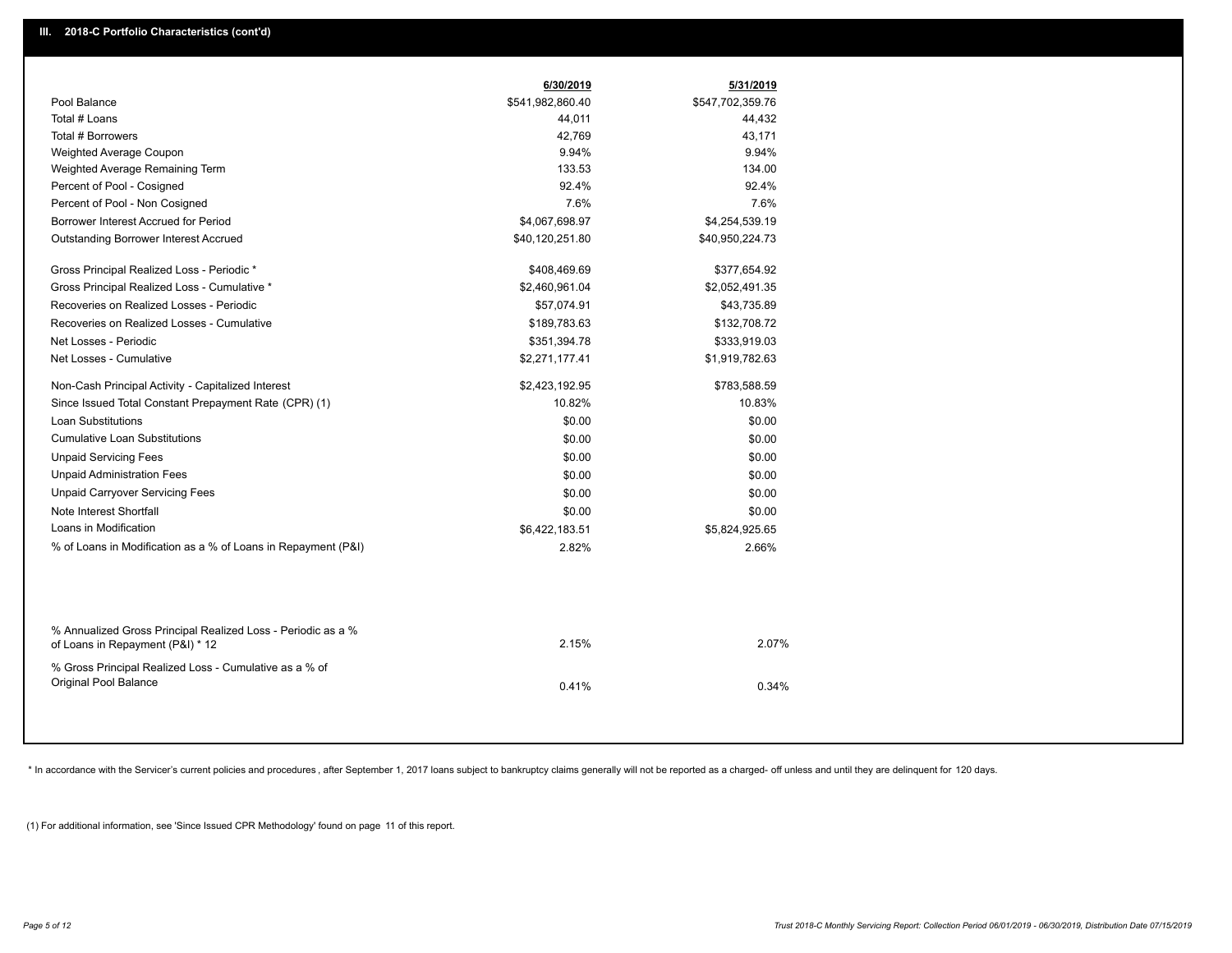#### **Loan Program**  A

|                                    | Weighted<br><b>Average Coupon</b> | # LOANS | <b>\$ AMOUNT</b> | $%$ *     |
|------------------------------------|-----------------------------------|---------|------------------|-----------|
| - Smart Option Interest-Only Loans | 8.68%                             | 10,723  | \$106,635,837.07 | 19.675%   |
| - Smart Option Fixed Pay Loans     | 9.91%                             | 11,053  | \$165,002,553.85 | 30.444%   |
| - Smart Option Deferred Loans      | 10.28%                            | 22.235  | \$270,344,469.48 | 49.881%   |
| - Other Loan Programs              | $0.00\%$                          | 0       | \$0.00           | $0.000\%$ |
| <b>Total</b>                       | 9.85%                             | 44,011  | \$541,982,860.40 | 100.000%  |

\* Percentages may not total 100% due to rounding

B

C

**Index Type**

|                       | Weighted<br><b>Average Coupon</b> | # LOANS | <b>S AMOUNT</b>  | $%$ *    |
|-----------------------|-----------------------------------|---------|------------------|----------|
| - Fixed Rate Loans    | 9.59%                             | 13,378  | \$172,100,600.01 | 31.754%  |
| - LIBOR Indexed Loans | 9.98%                             | 30,633  | \$369,882,260.39 | 68.246%  |
| - Other Index Rates   | 0.00%                             | 0       | \$0.00           | 0.000%   |
| <b>Total</b>          | 9.85%                             | 44,011  | \$541,982,860.40 | 100.000% |

\* Percentages may not total 100% due to rounding

## **Weighted Average Recent FICO**

| (2)<br>Wtd Avg Recent FICO Band | # LOANS | <b>\$ AMOUNT</b> | $%$ *    |
|---------------------------------|---------|------------------|----------|
| $0 - 639$                       | 2,619   | \$28,336,798.33  | 5.228%   |
| 640 - 669                       | 2,655   | \$30,218,555.63  | 5.576%   |
| 670 - 699                       | 5,159   | \$64,070,059.57  | 11.821%  |
| 700 - 739                       | 10,050  | \$126,272,659.06 | 23.298%  |
| $740 +$                         | 23,523  | \$293,019,599.10 | 54.064%  |
| $N/A$ <sub>(1)</sub>            | 5       | \$65,188.71      | 0.012%   |
| <b>Total</b>                    | 44,011  | \$541,982,860.40 | 100.000% |

WAC reflects WAC3

To conform with company standard reporting these sections now include Princial and Interest Accrued to Capitalize .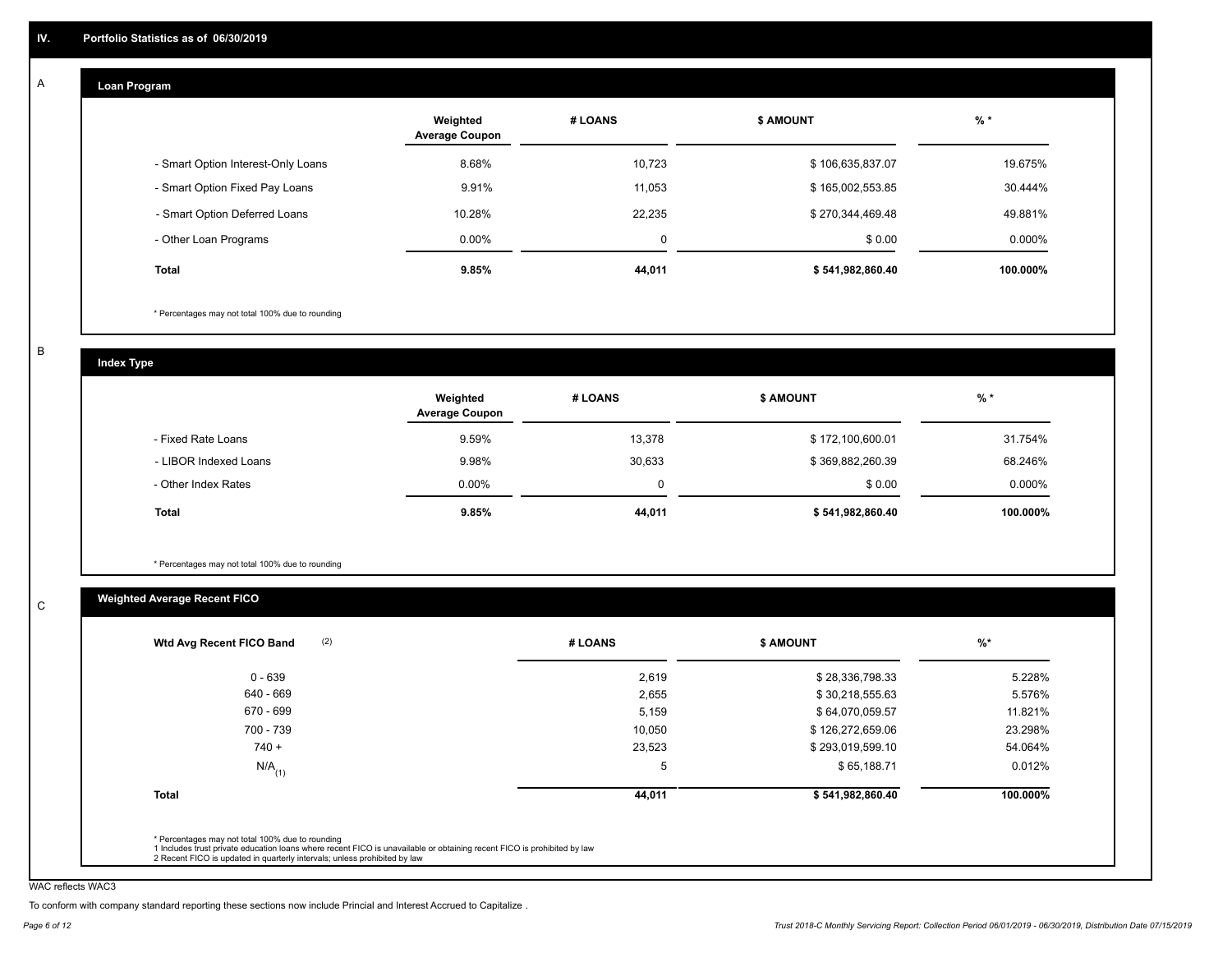| ٧. |       | 2018-C Reserve Account and Principal Distribution Calculations                  |                  |  |
|----|-------|---------------------------------------------------------------------------------|------------------|--|
| Α. |       | <b>Reserve Account</b>                                                          |                  |  |
|    |       | Specified Reserve Account Balance                                               | \$1,508,827.00   |  |
|    |       | Actual Reserve Account Balance                                                  | \$1,508,827.00   |  |
| В. |       | <b>Principal Distribution Amount</b>                                            |                  |  |
|    | i.    | Class A Notes Outstanding                                                       | \$423,223,225.66 |  |
|    | ii.   | Pool Balance                                                                    | \$541,982,860.40 |  |
|    | iii.  | First Priority Principal Distribution Amount (i - ii)                           | \$0.00           |  |
|    | iv.   | Class A and B Notes Outstanding                                                 | \$463,223,225.66 |  |
|    | ٧.    | First Priority Principal Distribution Amount                                    | \$0.00           |  |
|    | vi.   | Pool Balance                                                                    | \$541,982,860.40 |  |
|    | vii.  | Specified Overcollateralization Amount                                          | \$135,495,715.10 |  |
|    | viii. | Regular Principal Distribution Amount (if (iv > 0, (iv - v) - (vi - vii))       | \$56,736,080.36  |  |
|    | ix.   | Pool Balance                                                                    | \$541,982,860.40 |  |
|    | х.    | 10% of Initial Pool Balance                                                     | \$59,551,785.83  |  |
|    | xi.   | First Priority Principal Distribution Amount                                    | \$0.00           |  |
|    | xii.  | Regular Principal Distribution Amount                                           | \$56,736,080.36  |  |
|    | xiii. | Available Funds (after payment of waterfall items A through I)                  | \$0.00           |  |
|    | xiv.  | Additional Principal Distribution Amount (if(vi <= x,min(xiii, vi - xi - xii))) | \$0.00           |  |
|    |       |                                                                                 |                  |  |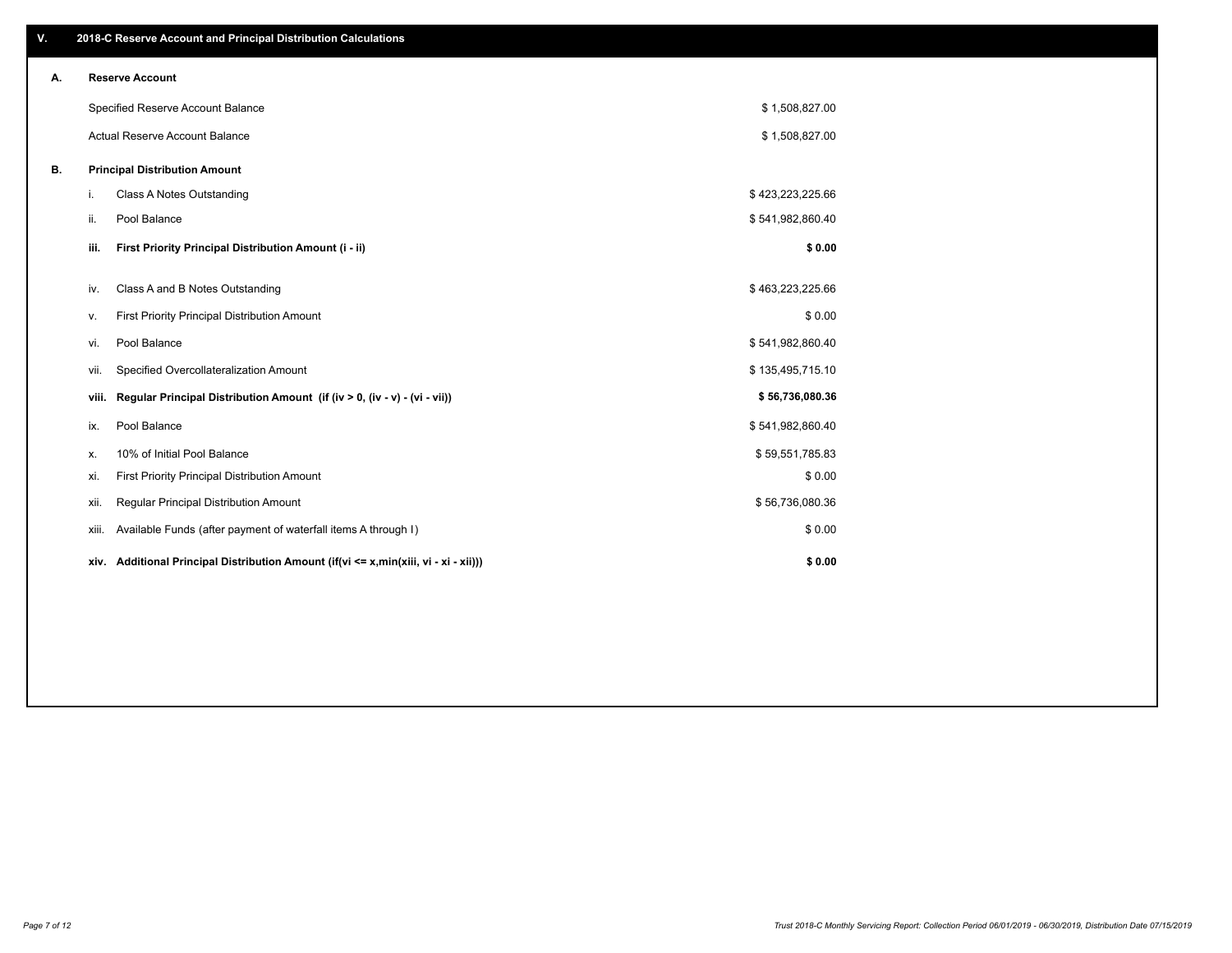|                                                                                             | Paid                                                                                                                                          | <b>Funds Balance</b>             |
|---------------------------------------------------------------------------------------------|-----------------------------------------------------------------------------------------------------------------------------------------------|----------------------------------|
|                                                                                             |                                                                                                                                               | \$9,371,321.30                   |
| <b>Trustee Fees</b>                                                                         | \$0.00                                                                                                                                        | \$9,371,321.30                   |
| <b>Servicing Fees</b>                                                                       | \$339,603.19                                                                                                                                  | \$9,031,718.11                   |
| i. Administration Fees                                                                      | \$8,333.00                                                                                                                                    | \$9,023,385.11<br>\$9,023,385.11 |
| Class A Noteholders Interest Distribution Amount                                            | \$1,128,230.44                                                                                                                                | \$7,895,154.67                   |
| First Priority Principal Payment<br><b>Class B Noteholders Interest Distribution Amount</b> | \$0.00<br>\$133,333.33                                                                                                                        | \$7,895,154.67<br>\$7,761,821.34 |
| <b>Reinstatement Reserve Account</b>                                                        | \$0.00                                                                                                                                        | \$7,761,821.34                   |
| <b>Regular Principal Distribution</b>                                                       | \$7,761,821.34                                                                                                                                | \$0.00                           |
| <b>Carryover Servicing Fees</b>                                                             | \$0.00                                                                                                                                        | \$0.00                           |
| Additional Principal Distribution Amount                                                    | \$0.00                                                                                                                                        | \$0.00                           |
| Unpaid Expenses of Trustee                                                                  | \$0.00                                                                                                                                        | \$0.00                           |
| Unpaid Expenses of Administrator                                                            | \$0.00                                                                                                                                        | \$0.00<br>\$0.00                 |
|                                                                                             | <b>Total Available Funds</b><br>ii. Unreimbursed Administrator Advances plus any Unpaid<br>Remaining Funds to the Residual Certificateholders | \$0.00<br>\$0.00                 |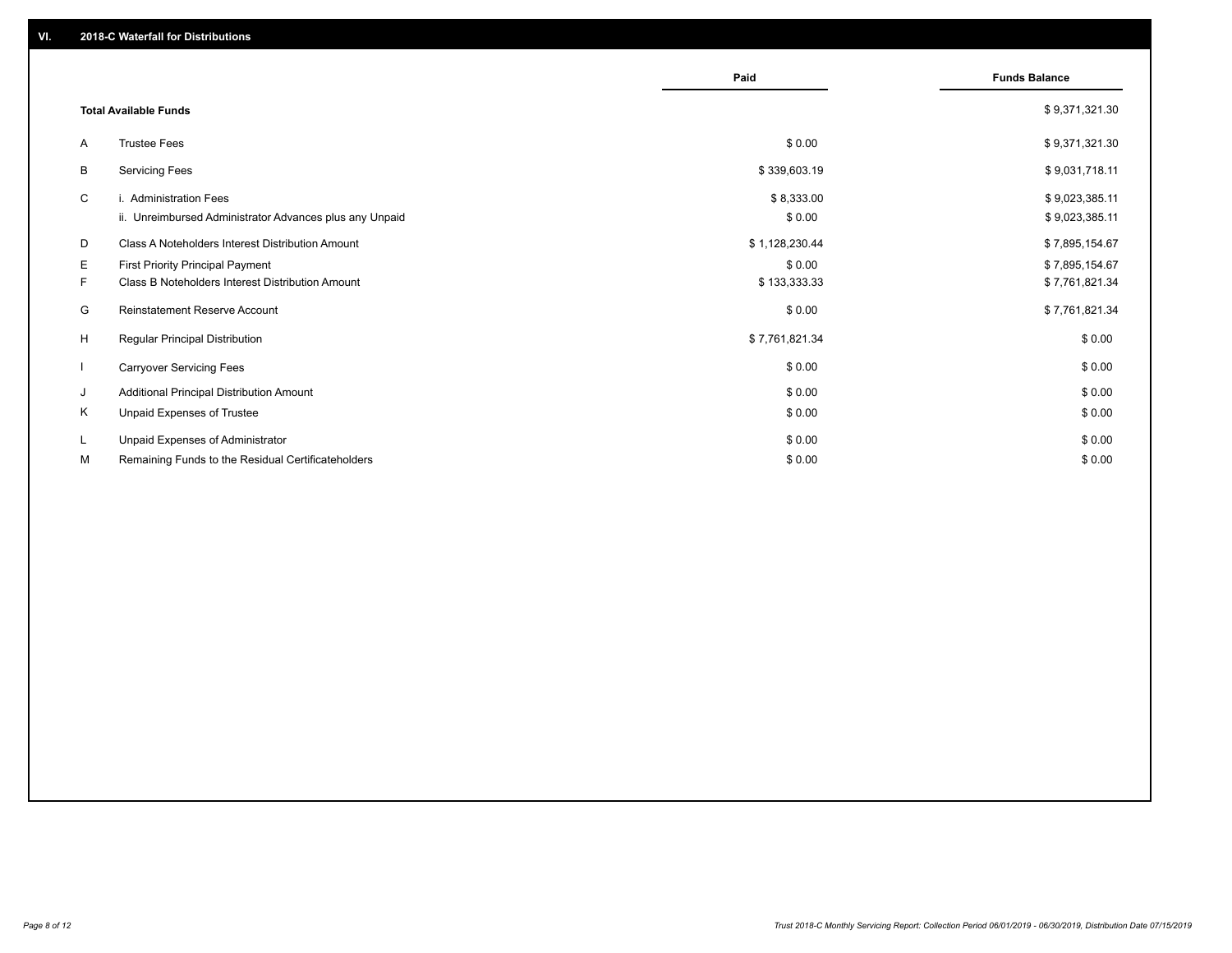| <b>Distribution Amounts</b>                                |                         |                         |                         |
|------------------------------------------------------------|-------------------------|-------------------------|-------------------------|
|                                                            | A <sub>1</sub>          | A <sub>2</sub> A        | A <sub>2</sub> B        |
| Cusip/Isin                                                 | 78449QAA5               | 78449QAB3               | 78449QAC1               |
| <b>Beginning Balance</b>                                   | \$96,223,225.66         | \$219,000,000.00        | \$108,000,000.00        |
| Index                                                      | <b>LIBOR</b>            | <b>FIXED</b>            | <b>LIBOR</b>            |
| Spread/Fixed Rate                                          | 0.30%                   | 3.63%                   | 0.75%                   |
| Record Date (Days Prior to Distribution)                   | 1 NEW YORK BUSINESS DAY | 1 NEW YORK BUSINESS DAY | 1 NEW YORK BUSINESS DAY |
| Accrual Period Begin                                       | 6/17/2019               | 6/15/2019               | 6/17/2019               |
| <b>Accrual Period End</b>                                  | 7/15/2019               | 7/15/2019               | 7/15/2019               |
| Daycount Fraction                                          | 0.07777778              | 0.08333333              | 0.07777778              |
| Interest Rate*                                             | 2.69425%                | 3.63000%                | 3.14425%                |
| <b>Accrued Interest Factor</b>                             | 0.002095528             | 0.003025000             | 0.002445528             |
| <b>Current Interest Due</b>                                | \$201,638.44            | \$662,475.00            | \$264,117.00            |
| Interest Shortfall from Prior Period Plus Accrued Interest | $\mathsf{\$}$ -         | $\mathsf{\$}$ -         | $$ -$                   |
| <b>Total Interest Due</b>                                  | \$201,638.44            | \$662,475.00            | \$264,117.00            |
| <b>Interest Paid</b>                                       | \$201,638.44            | \$662,475.00            | \$264,117.00            |
| <b>Interest Shortfall</b>                                  | $\mathsf{\$}$ -         | $$ -$                   | \$-                     |
| <b>Principal Paid</b>                                      | \$7,761,821.34          | $\mathsf{\$}$ -         | $\frac{1}{2}$           |
| <b>Ending Principal Balance</b>                            | \$88,461,404.32         | \$219,000,000.00        | \$108,000,000.00        |
| Paydown Factor                                             | 0.043852098             | 0.000000000             | 0.000000000             |
| <b>Ending Balance Factor</b>                               | 0.499781945             | 1.000000000             | 1.000000000             |

\* Pay rates for Current Distribution. For the interest rates applicable to the next distribution date, please see https://www.salliemae.com/about/investors/data/SMBabrate.txt.

**VII. 2018-C Distributions**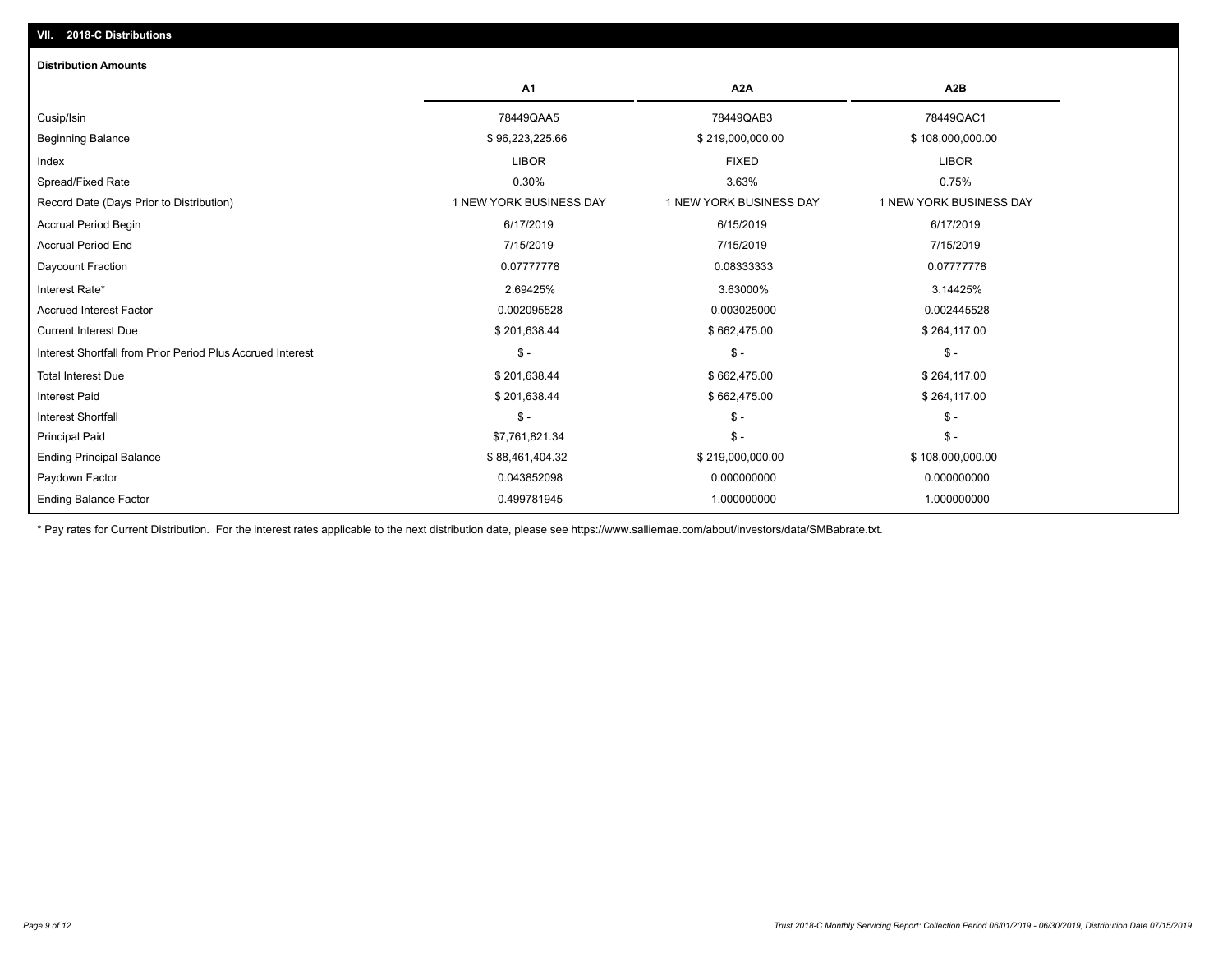| VII. ZU 10-U DISTIBUTURIS                                  |                         |
|------------------------------------------------------------|-------------------------|
| <b>Distribution Amounts</b>                                |                         |
|                                                            | В                       |
| Cusip/Isin                                                 | 78449QAD9               |
| <b>Beginning Balance</b>                                   | \$40,000,000.00         |
| Index                                                      | <b>FIXED</b>            |
| Spread/Fixed Rate                                          | 4.00%                   |
| Record Date (Days Prior to Distribution)                   | 1 NEW YORK BUSINESS DAY |
| Accrual Period Begin                                       | 6/15/2019               |
| <b>Accrual Period End</b>                                  | 7/15/2019               |
| Daycount Fraction                                          | 0.08333333              |
| Interest Rate*                                             | 4.00000%                |
| <b>Accrued Interest Factor</b>                             | 0.003333333             |
| <b>Current Interest Due</b>                                | \$133,333.33            |
| Interest Shortfall from Prior Period Plus Accrued Interest | $\mathcal{S}$ -         |
| <b>Total Interest Due</b>                                  | \$133,333.33            |
| <b>Interest Paid</b>                                       | \$133,333.33            |
| Interest Shortfall                                         | $\mathcal{S}$ -         |
| <b>Principal Paid</b>                                      | $\frac{1}{2}$           |
| <b>Ending Principal Balance</b>                            | \$40,000,000.00         |
| Paydown Factor                                             | 0.000000000             |
| <b>Ending Balance Factor</b>                               | 1.000000000             |

\* Pay rates for Current Distribution. For the interest rates applicable to the next distribution date, please see https://www.salliemae.com/about/investors/data/SMBabrate.txt.

**VII. 2018-C Distributions**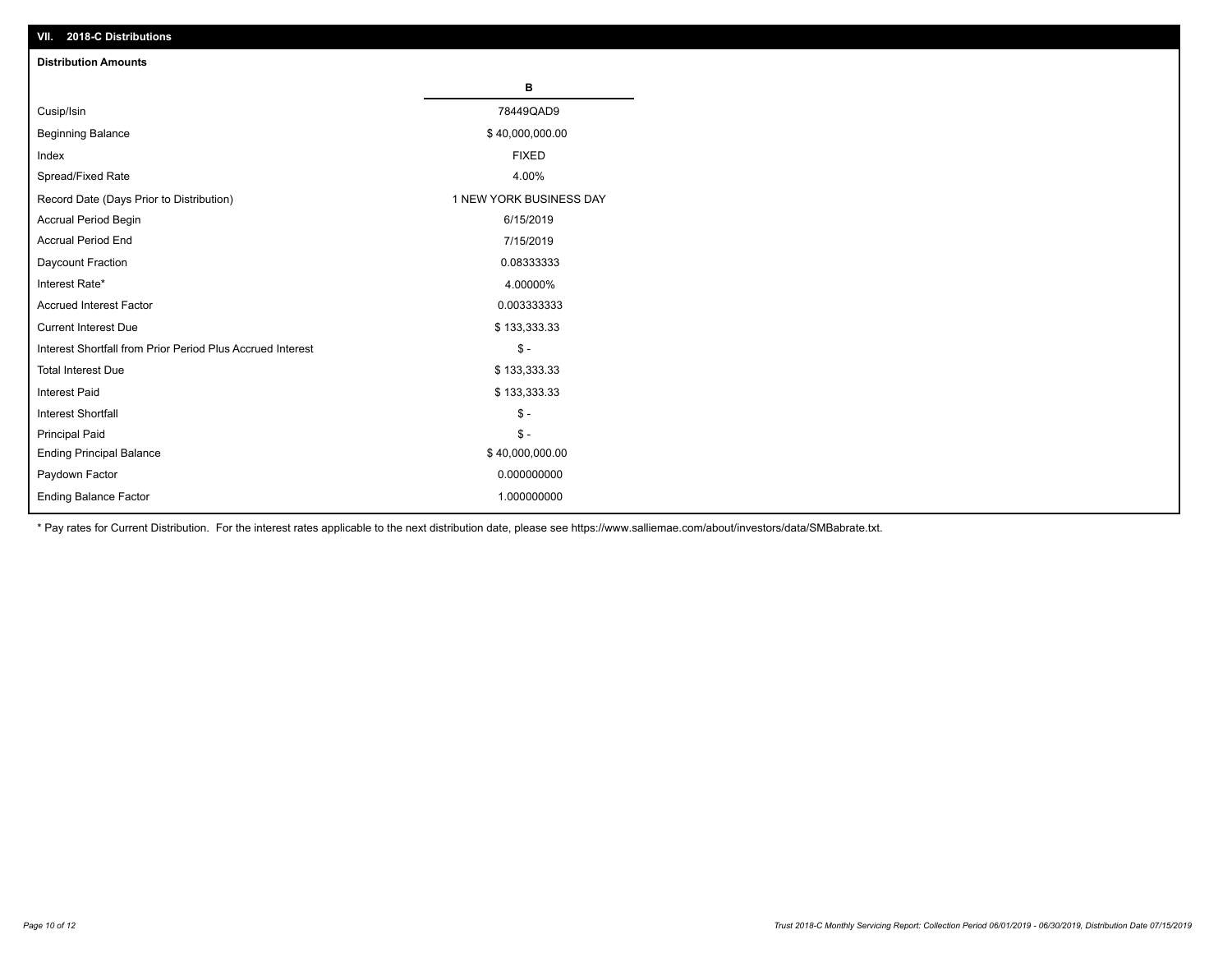## **Since Issued Total CPR**

$$
\text{total CPR} = 1 - \left(\frac{APB}{PPB}\right)^{\left(\frac{12}{MSC}\right)}
$$

APB = Actual period-end Pool Balance PPB = Projected period-end Pool Balance assuming no prepayments and no defaults Pool Balance = Sum(Principal Balance + Interest Accrued to Capitalize Balance) MSC = Months Since Cut-Off

#### **Since-Issued Total Constant Prepayment Rate (CPR)**

Since-Issued Total CPR measures prepayments, both voluntary and involuntary, for a trust student loan pool over the life of a transaction. For each trust distribution, the actual month-end pool balance is compared against a month-end pool balance originally projected at issuance assuming no prepayments and defaults. For purposes of Since- Issued Total CPR calculations, projected period end pool balance assumes in-school status loans have up to a six month grace period before moving to repayment, grace status loans remain in grace status until their status end date and then to move to full principal and interest repayment, loans subject to interim interest or fixed payments during their in-school and grace period continue paying interim interest or fixed payments until full principal and interest repayment begins, all other trust loans are in full principal and interest repayment status, and that no trust loan in full principal and interest repayment moves from full principal and interest repayment status to any other status.

## **Weighted Average Coupon**

*WAC1 = APB* ((*CIR*)\*(*APB*))

*WAC2 = APB*  $\frac{((APCL)^{*}(APB))}{APB}$  wac<sub>3</sub> =  $\frac{((ACTL)^{*}(A)P}{APB}$ 



APB = Actual period-end Pool Balance

CIR = Average of the Contractual Interest Rate (1)

APCL = Average of the Applicable Interest Rate (2)

ACTL = Average of the Actual Interest Rate (3)

### **Weighted Average Coupon (WAC)**

(1) Contractual Interest Rate represents the interest rate indicated in the Promissory Note

(2) Appliclable Interest Rate represents the interest rate after rate reductions, if applicable, are applied

(3) Actual Interest Rate represents the interest rate when borrower incentive programs and rate reductions, if applicable, are applied